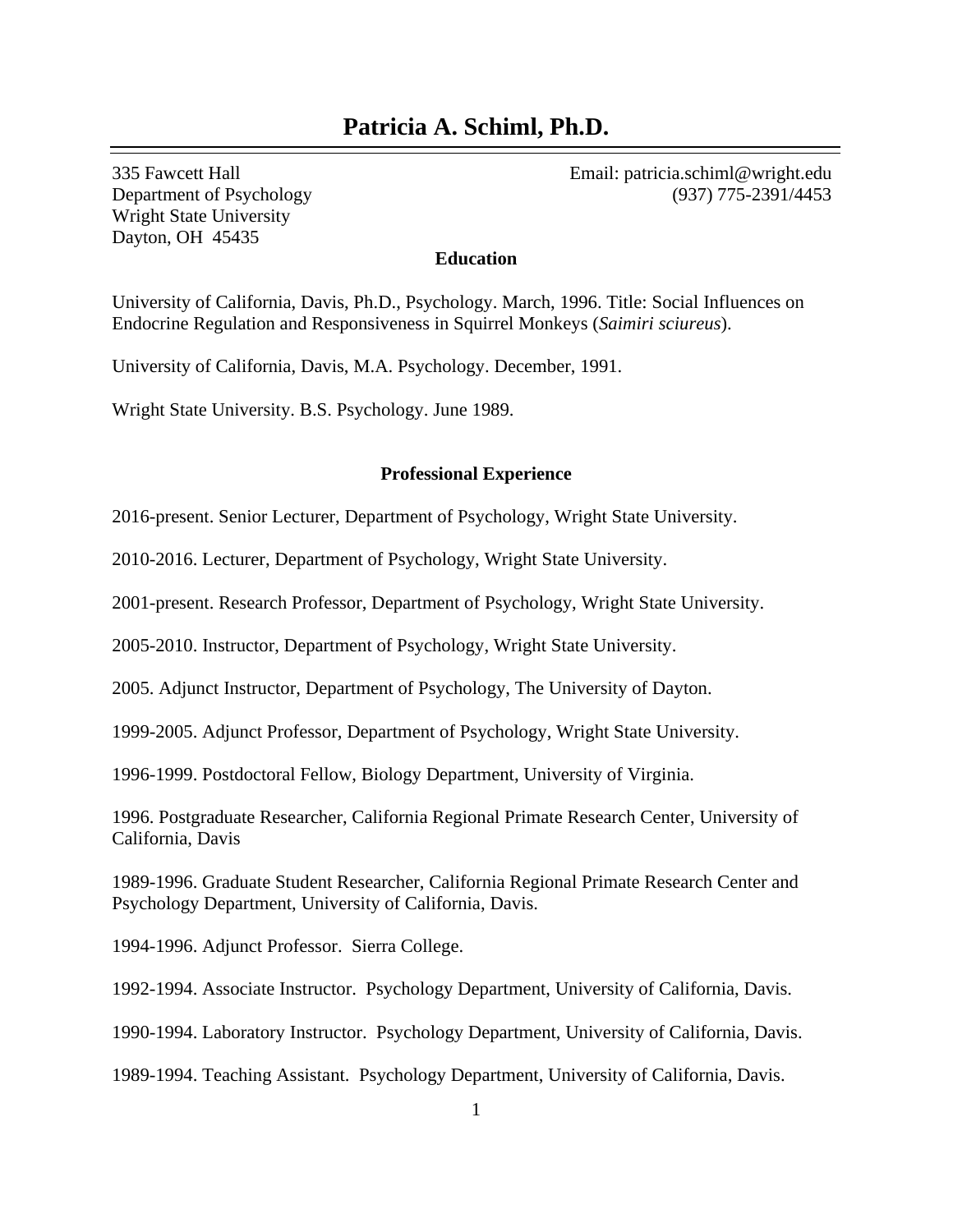1988-1989. Honors Research Assistant. Department of Psychology, Wright State University.

### **Grants, Honors, and Awards**

- 2020-2023 Co-Principal Investigator, Mechanisms of neuroinflammatory burden following early-life stress, NICHD HD100825-01. Co-PI. National Institutes of Child Health and Development.
- 2019 Faculty Who Make a Difference, nomination by a student athlete/award from Athletics Department, Wright State University, Dayton, Ohio.
- 2016-2018 Co-Principal Investigator, Increasing desirable behavior in shelter dogs: Influences of human interactions and prior level of stress, The Waltham Foundation.
- 2013-2017 Co-Principal Investigator, MH068228-04, Stress-induced sickness behavior during social separation: implications for depression, National Institutes of Mental Health.
- 2013-2015 Co-Principal Investigator, Developing a practical means of reducing stress in shelter dogs, The Waltham Foundation.
- 2014 Equality Ohio Education Mini-Grant, 2014 (written to co-sponsor Laverne Cox's Presidential Lecture).
- 2011-2015 Co-Principal Investigator, IOS-1120932, Mechanisms of social buffering of hypothalamic-pituitary-adrenal responses, National Sciences Foundation.
- 2009-2011 Co-Principal Investigator, AREA Grant MH0885222, Stress-induced sickness during social separation: Implications for depression. National Institutes of Mental Health.
- 2009-2011 Co-Principal Investigator, Hope for Depression Foundation Grant. Site-specific CNS stimulation of depressive symptoms and proinflammatory activity.
- 2008 Presidential Award for Excellence, Outstanding Instructor, Wright State University.
- 2007 Award for Excellence in Teaching with Writing, Writing Across the Curriculum Program, Wright State University.

2005-2008 Co-Principal Investigator, AREA Grant MH068228, Stress-induced sickness During Social Separation: Implications for Depression, National Institutes of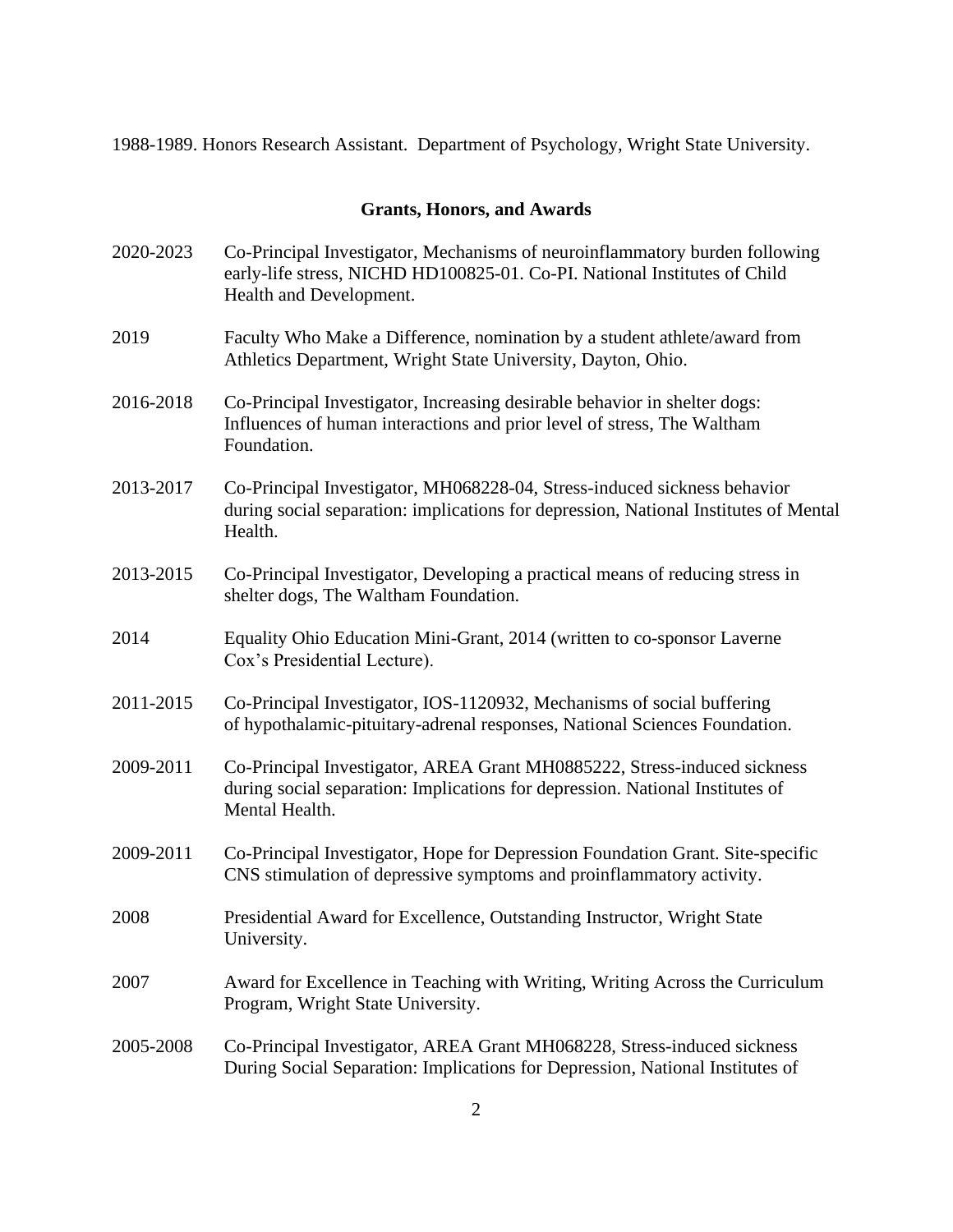Mental Health.

| 2005       | Consultant, Antidepressant Effects on Sickness Behavior in Guinea Pig Pups,<br>Glaxo-Smith-Kline.                                               |
|------------|-------------------------------------------------------------------------------------------------------------------------------------------------|
| 2003-2005  | Co-principal Investigator, AREA Grant, R15MH68228, Stress-induced Sickness<br>Behavior During Separation, National Institutes of Mental Health. |
| 2002-2003  | Principal Investigator, Influences of Diet on Behavioral Adaptation to Shelter<br>Living in Dogs, The Iams Company                              |
| 1996-1999  | National Research Service Award, National Institutes of Mental Health.                                                                          |
| 1996       | Postdoctoral Fellowship, Cell and Molecular Physiology of Reproduction,<br>University of Virginia.                                              |
| 1993-1994  | Graduate Studies Fellowship, University of California.                                                                                          |
| 1990-1993  | Graduate Research Fellowship, National Science Foundation.                                                                                      |
| 1990, 1992 | Grant-in-Aid of Research, Sigma Xi.                                                                                                             |
| 1989-1990  | Nonresident Tuition Fee Fellowship, University of California.                                                                                   |
| 1985-1989  | Valedictorian/Salutatorian Scholarship, Wright State University.                                                                                |

## **Professional Service**

- 2021. Member, Ad Hoc Committee on Equality, Inclusion, and Diversity for Faculty Senate, Wright State University, Dayton, Ohio.
- 2020-present. Member, University Honors Committee and University Honors Scholarship Committee, Wright State University, Dayton, Ohio.
- 2020. Member, Senior Lecturer Promotion Committee, College of Science and Mathematics, Wright State University, Dayton, Ohio.
- 2019-present. Member, Sinclair Community College Psychology Department Advisory Board, Sinclair Community College, Dayton, Ohio.
- 2018-present. Member, Student Conduct Panel, Office of Community Standards and Student Conduct, Wright State University, Dayton, Ohio.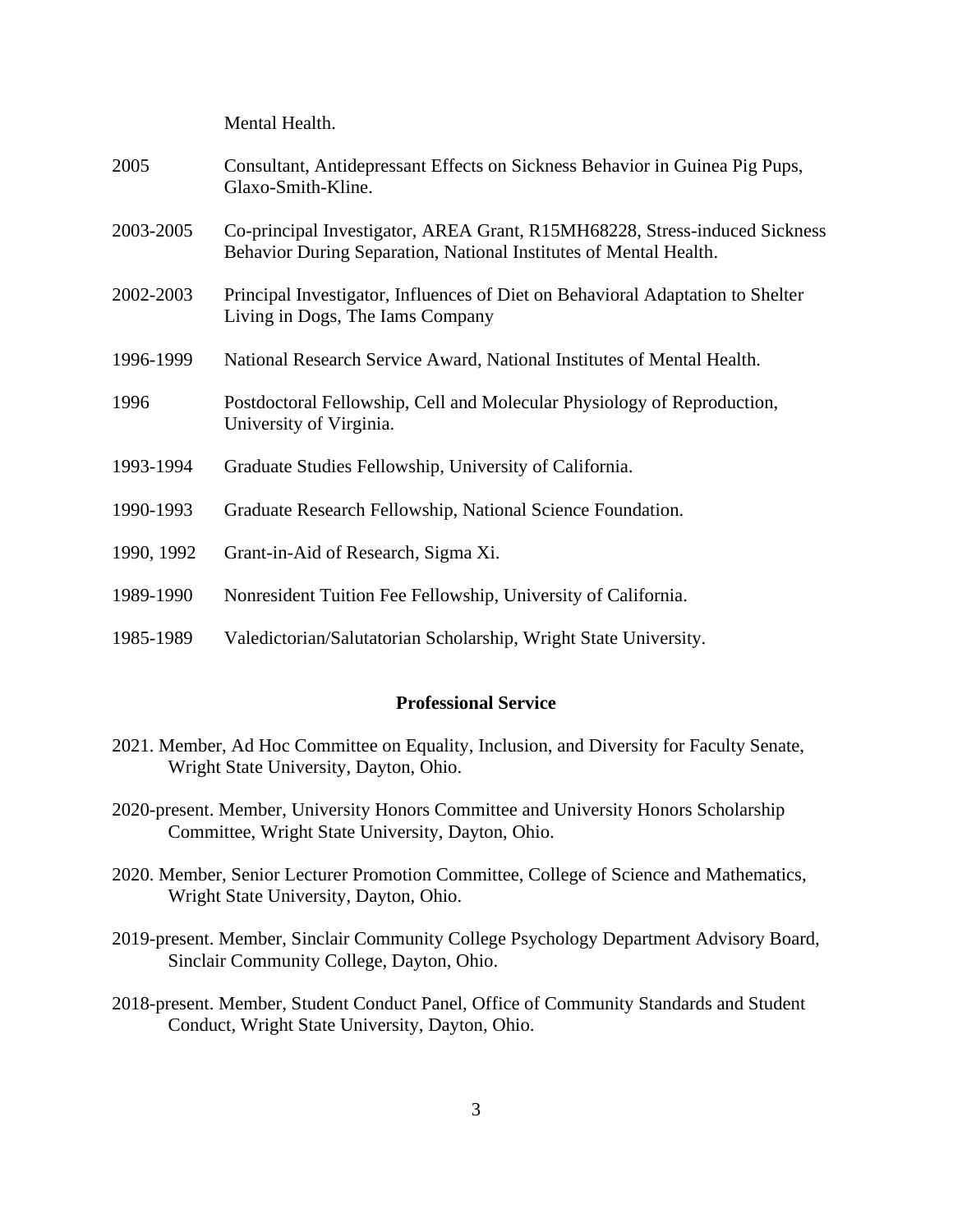- 2018-present. Advisor, Out In Stem (oSTEM). Office of LGBTQA Affairs, Wright State University, Dayton, Ohio.
- 2017-present. Chair, Harry Davis, Jr., Ph.D., Memorial Scholarship Committee, Wright State University, Dayton, Ohio.
- 2016-present. Member, Petitions Committee, College of Science and Mathematics, Wright State University, Dayton, Ohio.
- 2012-present. Member, Petitions Committee, Department of Psychology, Wright State University, Dayton, Ohio.
- 2011-present. Member, Bias Incident Response Team, Wright State University, Dayton, Ohio.
- 2011-present. Member, Wright State Allies: Organization for Gay, Lesbian, Bisexual, Transgender Questioning, and Ally Faculty and Staff, Wright State University, Dayton, Ohio.
- 2010-present. Alternate Member, Laboratory Animal Care and Use Committee, Wright State University, Dayton, Ohio.
- 2006-present. Advisor, Behavioral Neuroscience Concentration, Department of Psychology, Wright State University, Dayton, Ohio. Advised undergraduates concentrating in behavioral neuroscience, assisted in development of official concentration, assisted in oversight and management of concentration.
- 2016-2018. Co-chair, Bias Incident Response Team, Wright State University, Dayton, Ohio.
- 2017-2018. Member, University Diversity Committee, Wright State University, Dayton, Ohio.
- 2015-2016. Co-chair, Wright State Allies: Organization for Gay, Lesbian, Bisexual, Transgender Questioning, and Ally Faculty and Staff, Wright State University, Dayton, Ohio.
- 2015-2016. Member, LGBTQA+ Advisory Board, Wright State University, Dayton, Ohio.
- 2015. Member, Search Committee, LGBTQA Program Director, Wright State University, Dayton, Ohio.
- 2014. Member, Search Committee, Neuroscience Instructor and Program Director, Wright State University, Dayton, Ohio.
- 2012-2014. Community Advisory Committee, University Honors Program, Wright State University, Dayton, Ohio.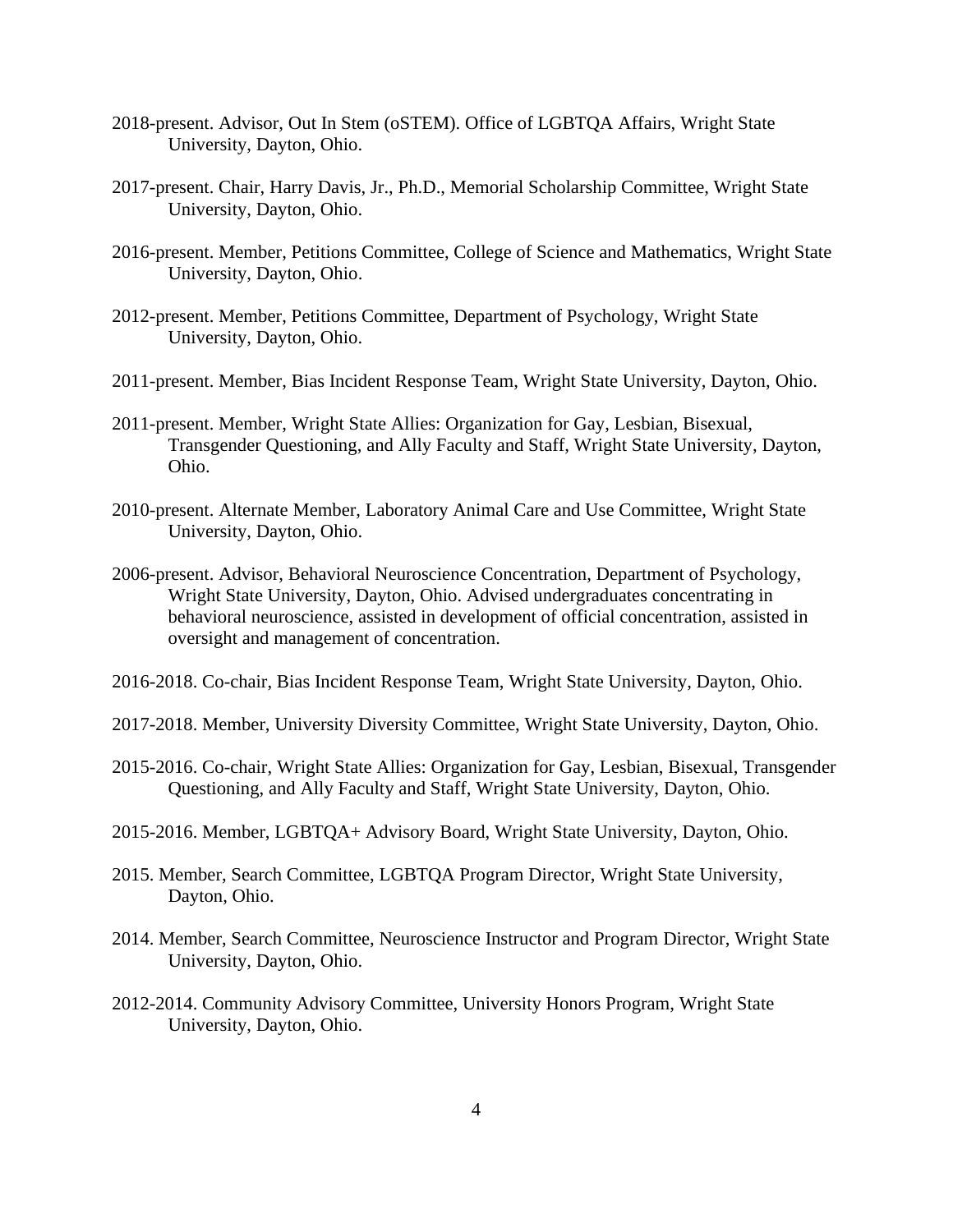- 2012-2013. Steering Committee Member, Technology Subcommittee, University Assessment (Higher Learning Commission Academy for Assessment of Student Learning), Wright State University, Dayton, Ohio.
- 2011. Member, Local Arrangements Committee, Ohio-Miami Valley Chapter of the Society for Neuroscience, Dayton, Ohio.
- 2010-2012. Undergraduate Curriculum & Development Committee, Department of Psychology, Wright State University, Dayton, Ohio.
- 2007-2008. University Committee for Ethical Standards in the Conduct of Research, Wright State University, Dayton, Ohio.
- 2004-2007, 2009. Exploring Science/STEMM (program for jr. high school students), College of Science and Mathematics, Wright State University, Dayton, Ohio.
- 1995. Local Arrangements Committee (signage subcommittee), Society for the Study of Reproduction, Davis, California.
- 1992, 1993. Graduate Admissions and Fellowship Committee, Psychology Department, of California, Davis.
- 1992-1994. Undergraduate Seminar for Admission to Graduate School, Psychology Department, University of California, Davis.
- 1992. Brochure Committee, Psychology Department, University of California, Davis.
- 1990. Local Arrangements Committee (chair of registration subcommittee), American Society of Primatologists, Davis, California.

## **Public Service**

| 2019 | The STEM Experience (outreach and recruiting event for area high school)<br>students), College of Science and Mathematics, Wright State University. |
|------|-----------------------------------------------------------------------------------------------------------------------------------------------------|
| 2019 | Neuroscience outreach for Chaminade-Julienne High School, Dayton, Ohio.                                                                             |
| 2019 | Sexual diversity awareness training for Free Mom Hugs-Ohio. Fairborn, Ohio.                                                                         |
| 2017 | Neuroscience presentation to Preble County Library Home School Hour Program,<br>Eaton, Ohio (Magrace Landwehr, coordinator).                        |
| 2015 | Sexual consent, sexuality, and gender identity. Oral presentation with discussion.<br>Girl Scouts, Fairborn, Ohio (Andrea Wintrow, advisor).        |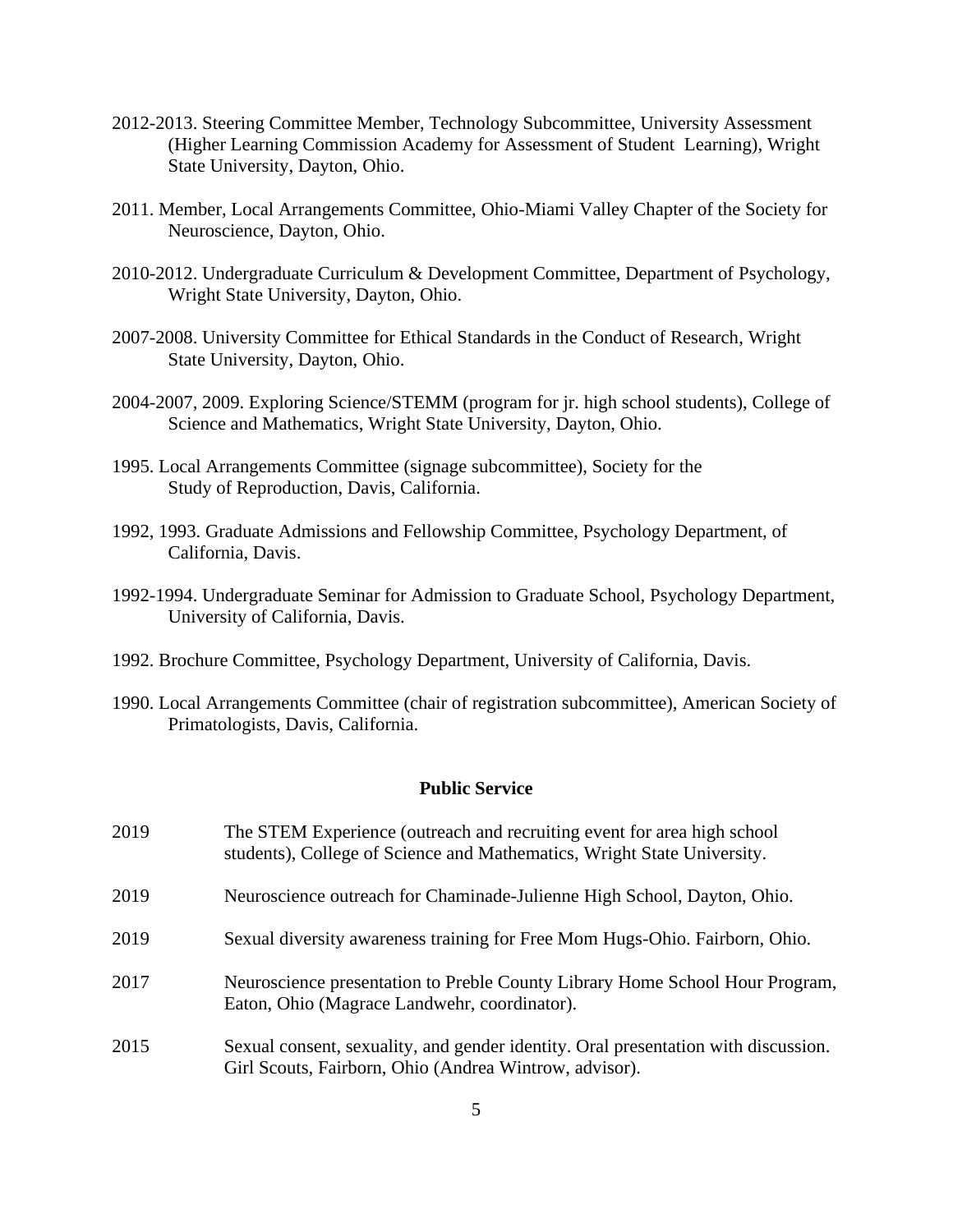| 2013                      | Science Night participant, Twin Valley Elementary School, West Alexandria,<br>Ohio                       |
|---------------------------|----------------------------------------------------------------------------------------------------------|
| 2011-2015                 | LGBTQA+ Community Engagement Room (volunteer), Wright State<br>University, Dayton, Ohio.                 |
| 2011, 2012                | Pub Science Speaker for the Boonshoft Museum of Discovery.                                               |
| 2006, 2009,<br>2010, 2012 | Alpha Kappa Sorority Scholarship Committee, West Alexandria, Ohio.                                       |
| 1996                      | Women Who Love Science Day, Patwin Elementary, Davis, California.                                        |
| 1995, 1996                | Primate Research (presentation to fifth-grade students), Plainfield Elementary,<br>Woodland, California. |
| 2003, 1999,<br>1988, 1987 | Judge, County High School Science Fair, Preble County, Ohio.                                             |

## **Publications**

Hennessy, M. B., Willen, R. M., and Schiml, P. A. (2020). Psychological stress, its reduction, and long-term consequences: What studies with laboratory animals might teach us about life in a dog shelter. *Animals, 10*, 1-16.

Hennessy, M. B., Sensenbaugh, J. D., Molina, A. L., Schiml, P.A., and Deak, T. (2020). Presence of mother prompts dissociation of sickness behavior, fever, and hypothalamic gene expression in lipopolysaccharide-injected guinea pig pups. *Developmental Psychobiology*, *62*, 749-757.

Hennessy, M. B., Tai, F., Carter, K. A., Watanasriyakul, W. T., Gallimore, D. M., Molina, A. I., and Schiml, P. A. (2019). Central oxytocin alters cortisol and behavioral responses of guinea pig pups during isolation in a novel environment. *Physiology and Behavior, 212*, 1-7.

Hennessy, M. B., Schiml, P. A., Berberich, K., Beasley, N., and Deak, T. (2019). Early attachment disruption, inflammation, and vulnerability for depression in rodent and primate models, *Frontiers in Neuroscience, 12*, 1-11.

Willen, R. M., Schiml, P. A., and Hennessy, M. B. (2019). Enrichment centered on human interaction moderates fear-induced aggression and increases positive expectancy in fearful shelter dogs. *Applied Animal Behavior, 217,* 57-62.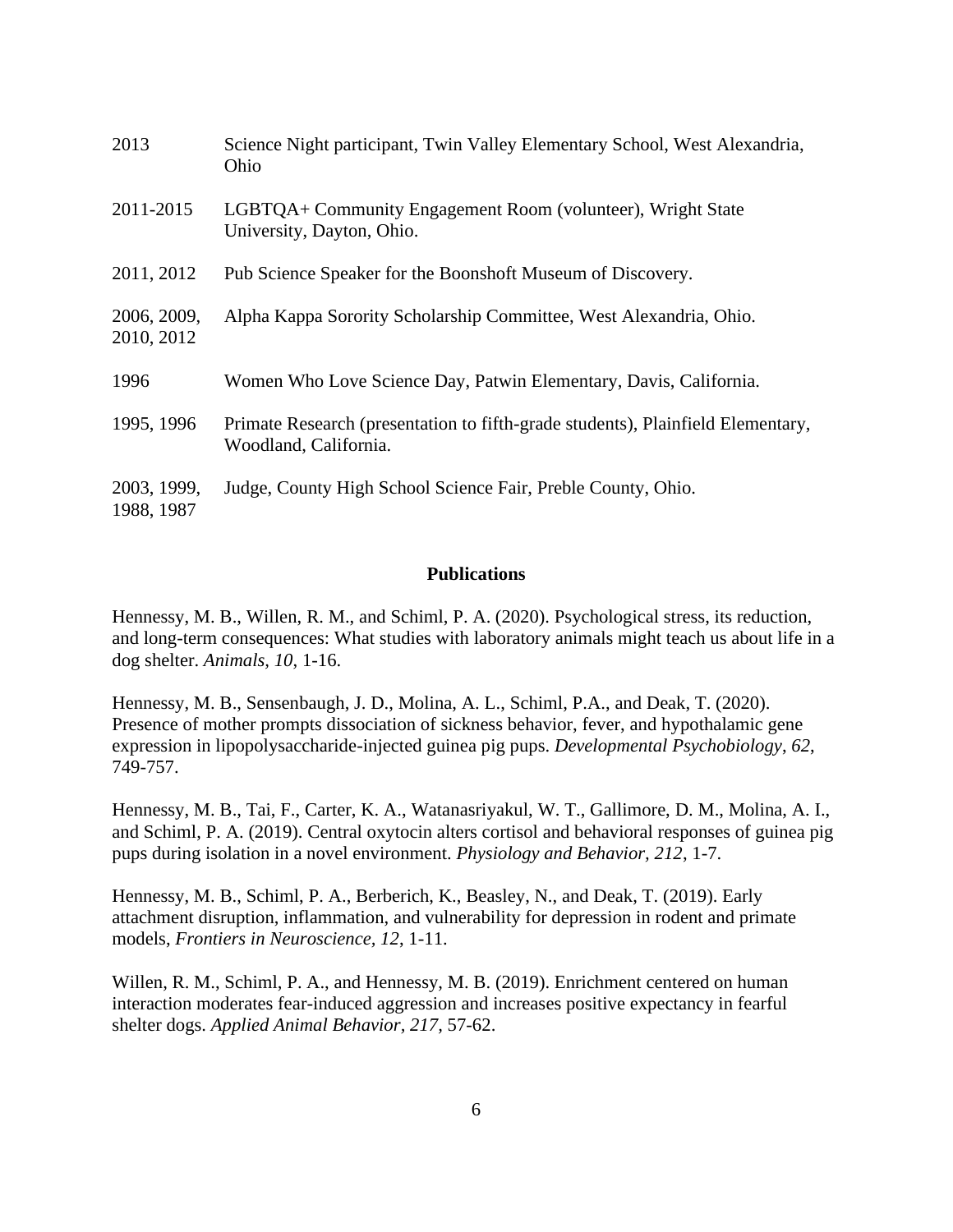Hennessy, M. B., Deak, T., Sensenbaugh, J. D., Gallimore, D. M., Garybush, A. M., Mondello, J. E., and Schiml, P. A. (2019). Central neuroimmune and depressive-like behavioral responses to repeated maternal separation and injection of LPS. *Physiology and Behavior*. *199*, 366-374.

Hennessy, M. B., Watanasriyakul, W. T., Price, B. C., Bertke, A. S., and Schiml, P. A. (2018). Adult males buffer the cortisol response of young guinea pigs: Changes with age, mediation by behavior, and comparison with prefrontal activity. *Hormones and Behavior, 98*, 165-172.

Boivin, G. F., Bottomley, M. A., Schiml. P. A., Goss, L., and Grobe, N. (2017). Physiologic, behavioral, and histologic responses to various euthanasia methods in C57BL/6NTac male mice. *Journal of the American Association for Laboratory Animal Science, 56*, 1-10.

Willen, R. M., Mutwill, A., MacDonald, L. J., Schiml, P. A., and Hennessy, M. B. (2016). Factors determining the effects of human interaction on the cortisol levels of shelter dogs. *Applied Animal Behavior Science, 186*, 41-48.

Hennessy, M. B., Schreibeis, A., D., Schiml, P. A., Deak, T. (2016). Maternal separation increases later immobility during forced swim in guinea pig pups: Evidence for sensitization of a depressive-like state. *Developmental Psychobiology, 59,* 128-132.

Boivin, G. P., Bottomly, M. A., Dudley, E. S., Schiml, P. A., Wyatt, C. N., and Grobe, J. (2016). Physiological, behavioral, and histological responses of male C57/BL/6N mice to different CO2 chamber replacement rates. *Journal of the American Association for Laboratory Animal Science, 55,* 451-461.

Dudley, E. S., Schiml, P. A., and Hennessy, M. B. (2015). Effects of repeated petting sessions on leukocyte counts, intestinal parasite prevalence, and plasma cortisol concentration of dogs in a county animal shelter. *Journal of the American Veterinary Medical Association, 247,* 1289-1296.

Hennessy, M. B., Stafford, N. P., Yusko-Osborne, B., Schiml, P. A., Xanthos, E. D., and Deak, T. (2015). Naproxen attenuates sensitization of depressive-like behavior and fever during maternal separation. *Physiology & Behavior, 139*, 34-40.

Hennessy, M. B., Schiml, P. A., Willen, R., Watanasriyakul, W., Johnson, J., and Garrett, T. (2015). Selective social buffering of behavioral and endocrine responses and Fos induction in the prelimbic cortex of infants exposed to a novel environment. *Developmental Psychobiology, 57,*  50-62.

Hennessy, M. B., Deak, T., and Schiml, P. A. (2014). Sociality and sickness: Have cytokines evolved to serve social functions beyond times of pathogen exposure? *Brain, Behavior, and Immunity, 37,* 15-20.

Claflin, D. I., Schiml, P. A., Kardegar, N., Caudill, J., Floyd, R., Deak, T., Panksepp, J., and Hennessy, M. B. (2013). Responses of guinea pigs to brain stimulation during isolation: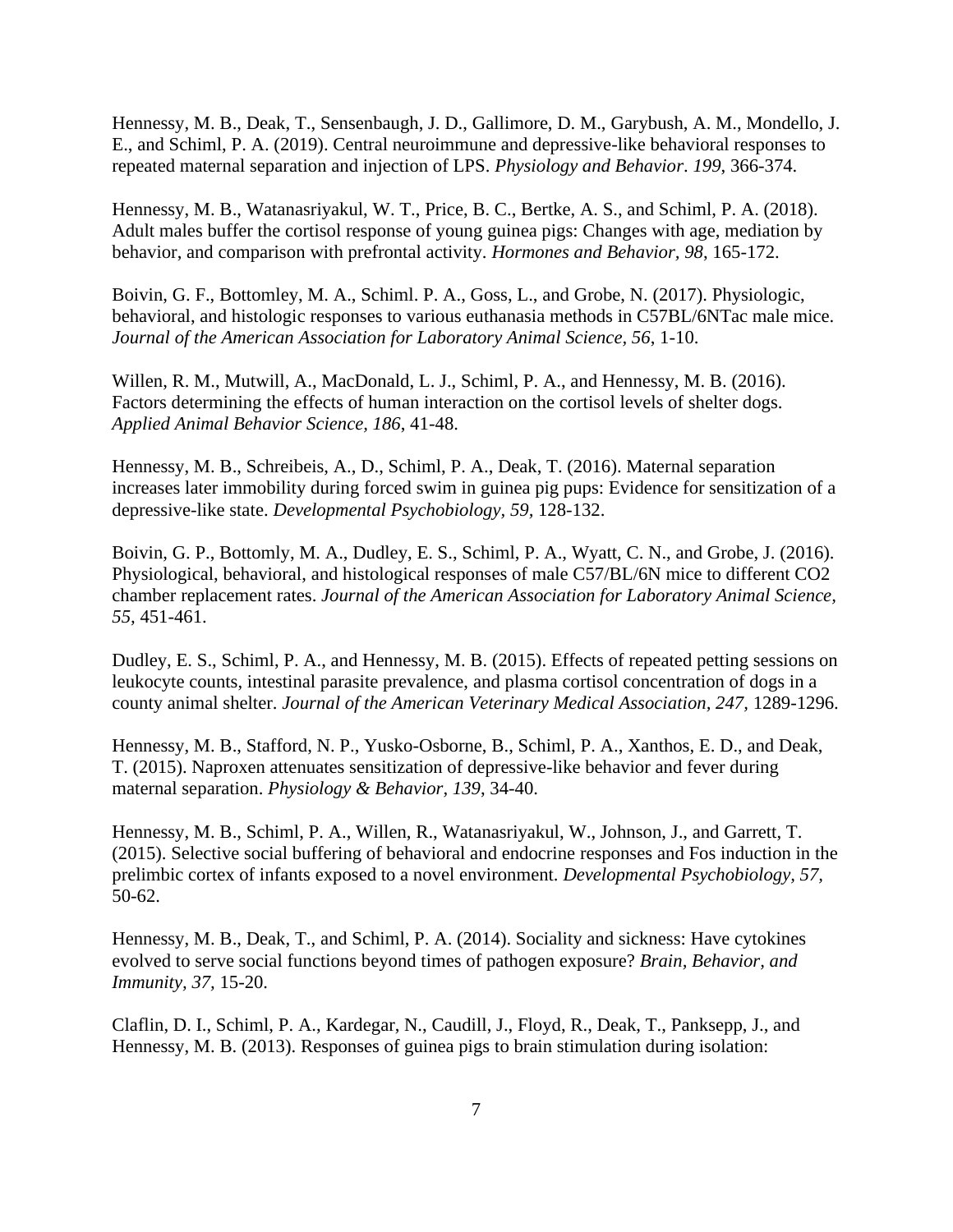examining the transition from "protest" to depressive-like responding. *Neurology, Psychiatry, and Brain Research, 19*, 67-75.

Shiverdecker, M., Schiml, P. A. , and Hennessy, M. B. (2013). Human interaction moderates plasma cortisol and behavioral responses of dogs to shelter housing. *Physiology & Behavior, 109,* 75-79.

Hennessy, M. B., Jacobs, S., Schiml, P. A., Hawk, K., Stafford, N. Deak, T. (2013). Maternal inhibition of infant behavioral response following isolation in novel surroundings and inflammatory challenge. *Developmental Psychobiology, 55*, 395-403.

Yusko, B., Hawk, K., Schiml, P.A., Deak, T., and Hennessy, M.B. (2012). Sensitization of depressive-like behavior during repeated maternal separation is associated with more-rapid increase in core temperature and reduced plasma cortisol levels. *Physiology & Behavior, 105,* 861-867.

Schneider, R.L., Schiml, P.A., Deak, T., and Hennessy, M.B. (2012). Persistent sensitization of depressive-like behavior and thermogenic response during maternal separation in pre- and postweaning guinea pig pups. *Developmental Psychobiology, 54,* 514-522.

Hennessy, M.B., Paik, K.D., Caraway, J. D., Schiml, P.A., and Deak, T. (2011). Proinflammatory activity and the sensitization of depressive-like behavior during maternal separation. *Behavioral Neuroscience*, *125*, 426-433.

Hennessy, M.B., Fitch, C., Jacobs, S., Deak, T., and Schiml, P.A. (2011). Behavioral effects of peripheral corticotropin-releasing factor during maternal separation may be medicated by proinflammatory activity. *Psychoneuroendocrinology, 36*, 996-1004.

Hennessy, M.B., Deak, T., Schiml-Webb, P.A., Carlisle, C. W., and O'Brien, E. (2010). Maternal separation produces, and a second separation enhances, core temperature and passive behavioral responses to maternal separation in guinea pig pups. *Physiology & Behavior, 100,*  305-310.

Hennessy, M.B., Deak, T., & Schiml-Webb, P.A. (2010). Early attachment-figure separation and increased risk for later depression: potential mediation by proinflammatory processes. *Neuroscience and Biobehavioral Reviews, 34,* 782-790*.*

Hennessy, M.B., Schiml-Webb, P.A., and Deak, T. (2009). Separation, sickness, and depression: a new perspective on an old animal model. *Current Directions in Psychological Science, 18,*  227-231.

Perkeybile, A. M., Schiml-Webb, P. A., O'Brien, E. Deak, T., and Hennessy, M. B. (2009). Antiinflammatory influences on behavioral, but not cortisol, responses during maternal separation. *Psychoneuroendocrinology, 34,* 1101-1108.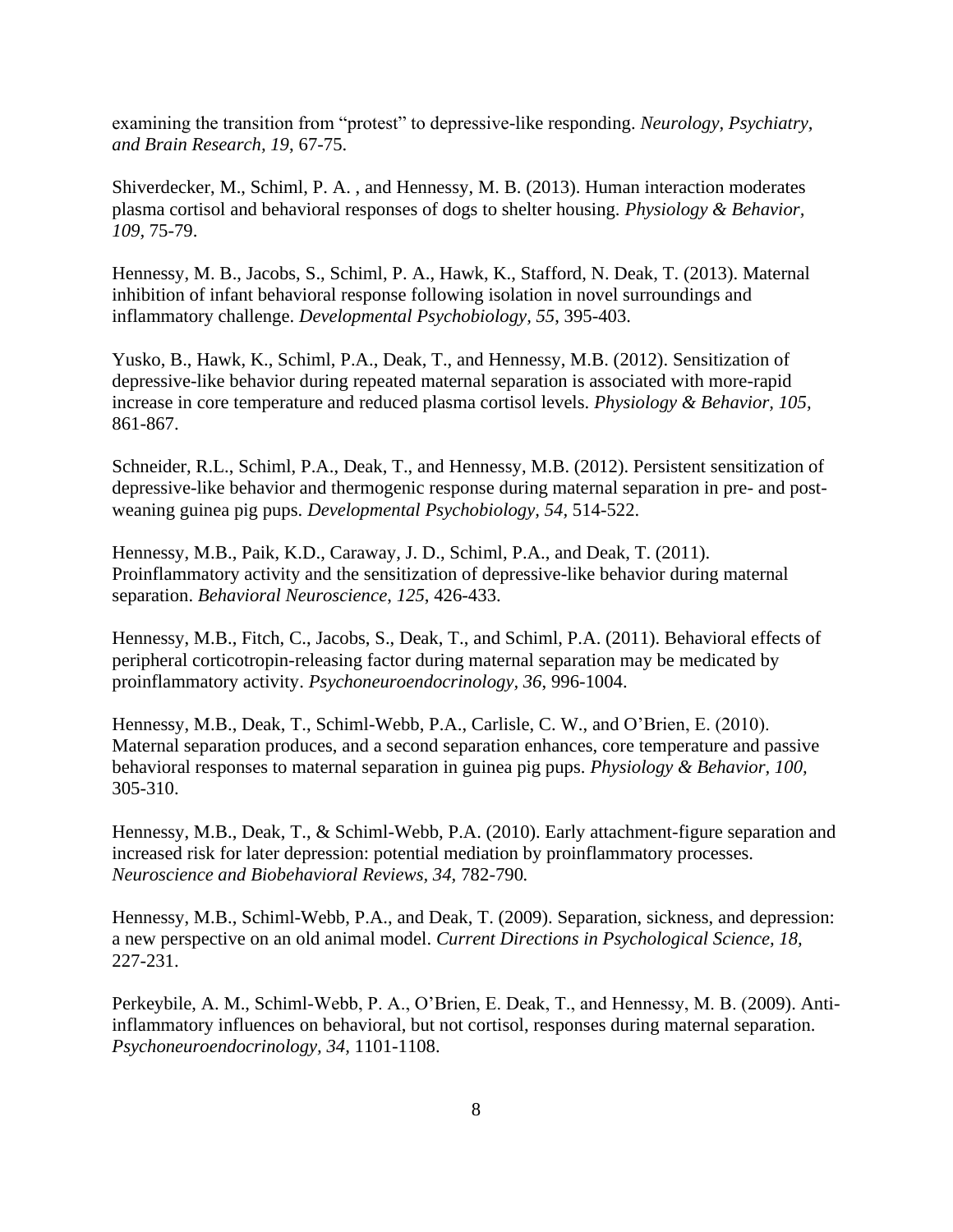Schiml-Webb, P. A., Miller, E., Hennessy, M. B., and Deak, T. (2009). Alpha-melanocyte stimulating hormone reverses behavioral effects of corticotropin-releasing factor. *Developmental Psychobiology, 51*, 399-407.

Hennessy, M. B., Deak, T., Schiml-Webb, P. A., and Barnum, C. J. (2007). Immunological influences on behavioral and endocrine responses during early development. In. M. T. Czerbska (Ed.), *Psychoneuroendocrinology Research Trends* (pp. 293-319). Hauppauge, NY: Nova Scientific Publishers.

Hennessy, M. B., Schiml-Webb, P. A., Miller, E. E., Maken, D. S., Bullinger, K. L., and Deak, T. (2007). Anti-inflammatory agents attenuate the passive responses of guinea pigs: Evidence for stress-induced sickness behavior during separation. *Psychoneuroendocrinology, 32*, 508-515.

Schiml-Webb, P. A., Deak, T., Greenlee, T. M., Maken, D. S., and Hennessy, M. B. (2006). Alpha melanocyte stimulating hormones reverses postulated stress-induced sickness behaviors in isolated guinea pig pups. *Behavioural Brain Research*, 168, 326-330.

Hennessy, M. B., Maxwell, H. R., Wilson, S. E., Maken, D. S., and Schiml-Webb, P. A. (2005). Increases in the circulating testosterone of maturing male guinea pigs appear neither necessary nor sufficient for heightened maternally directed sexual and social/courtship behavior. *Hormones and Behavior, 47*, 319-325.

Hennessy, M. B., Deak, T., Schiml-Webb, P. A., Wilson, S. E., Greenlee, T. M., and McCall, E. (2004). Responses of guinea pigs pups during isolation in a novel environment may represent stress-induced sickness behaviors. *Physiology and Behavior*, *81*, 5-13.

Hennessy, M. B., Deak, T., Schiml-Webb, P. A. (2001). Stress-induced sickness behaviors: an alternative hypothesis to maternal separation. *Developmental Psychobiology*, *39*, 76-83.

Schiml, P. A. and Rissman, E. F. (2000). Effects of gonadotropin-releasing hormones, corticotropin-releasing hormone, and vasopressin on female sexual behavior. *Hormones and Behavior*, *37*, 212-220.

Schiml, P. A., Wersinger, S. R., and Rissman, E. F. (2000). Behavioral activation of the female neuroendocrine axis. In Wallen, K. and Schneider, J. (Eds.) *Reproduction in Context*, MIT Press.

Schiml, P. A. and Rissman, E. F. (1999). Cortisol facilitates female sexual behavior in the musk shrew (*Suncus murinus*). *Behavioral Neuroscience*, *113*, 166-175.

Schiml, P. A., Douris, N., Isaac, A. C., and Rissman, E. F. (1999). Temporal aspects of female musk shrew sexual behavior. *Journal of Comparative Psychology*, *113*, 85-90.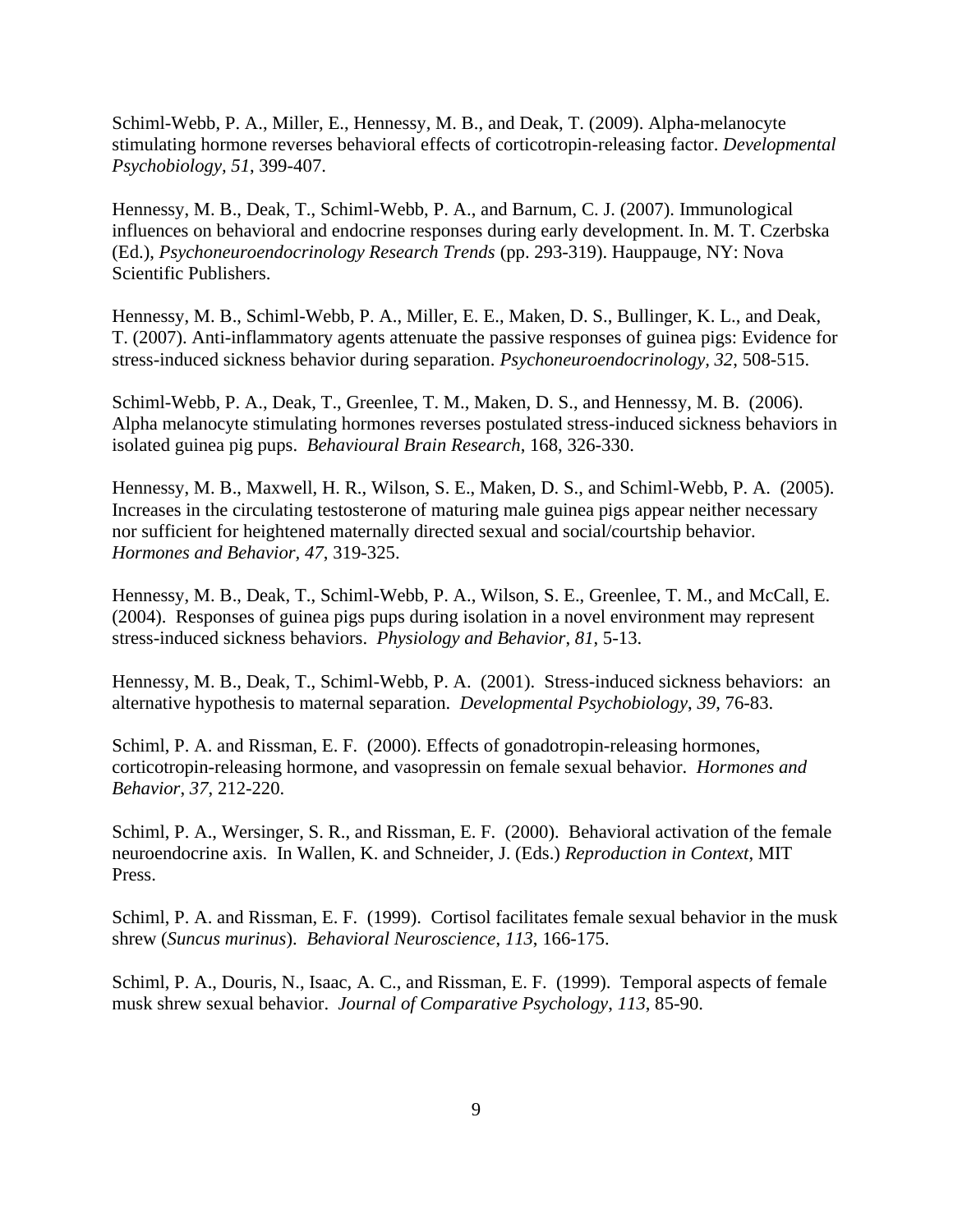Schiml, P. A., Mendoza, S. P., Saltzman, W., Lyons, D. M., and Mason, W. A. (1999). Annual physiological changes in individually housed squirrel monkeys (*Saimiri sciureus*). *American Journal of Primatology, 47*, 93-103.

Tai, V. C., Schiml, P. A., Li, X., and Rissman, E. F. (1997). Behavioral interactions have rapid effects on neuronal processing of gonadotropin-releasing hormones. *Brain Research*, *772*, 87- 94.

Schiml, P. A., Mendoza, S. P., Saltzman, W., Lyons, D. M., and Mason, W. A. (1996). Seasonality in squirrel monkeys (*Saimiri sciureus*): Social facilitation by females. *Physiology and Behavior*, *60*, 1105-1113.

Mendoza, S. P., Saltzman, W., Lyons, D. M., Schiml, P. A. and Mason, W. A. (1991). Withinsex relationships in squirrel monkeys regulate pituitary-adrenal activity. In A. Ehara, T. Kimura, O. Takenaka, and M. Iwamoto, (Eds.), *Primatology Today*. Elsevier: New York. pp. 443-446.

Schiml, P. A. and Hennessy, M. B. (1990). Light-dark variation and changes across the lactational period in the behaviors of undisturbed mother and infant guinea pigs (*Cavia porcellus*). *Journal of Comparative Psychology, 104*, 283-288.

Hennessy, M. B., Tamborski, A., Schiml, P., and Lucot, J. (1989). The influences of maternal separation of plasma concentrations of ACTH, epinephrine, and norepinephrine in guinea pig pups. *Physiology and Behavior, 45*, 1147-1152.

#### **Presentations at Meetings**

Hennessy, M.B., Schiml, P.A., Deak, T., Capitanio, J.P., & Kinnally, E.L. (2020). Rodent and nonhuman primate models of attachment disruption and inflammatory-mediated depression. International Society for Developmental Psychobiology, Virtual meeting.

Hennessy, M. B., Sensenbaugh, J. D., Bell, A., Schiml, P. A., and Deak, T. (2019). Presence of mother prompts apparent adaptive dissociation of neuroinflammatory, febrile, and behavioral responses of guinea pig pups in a threatening environment, International Society for Developmental Psychobiology, Chicago, IL.

Hennessy, M. B., Deak, T., Sensenbaugh, J. D., Gallimore, D. M., Garybush, A. M., Mondello, J. E., and Schiml, P. A. (2018). Central neuroimmune responses and depressive-like behavior during repeated maternal separation. International Society for Developmental Psychobiology, San Diego, CA.

Hennessy, M. B., Schiml, P. A., and Deak, T. (2017). To call or not to call: Assessing the determinants of vocalizing by isolated guinea pig pups. International Behavioral Neuroscience Society. Hiroshima, Japan.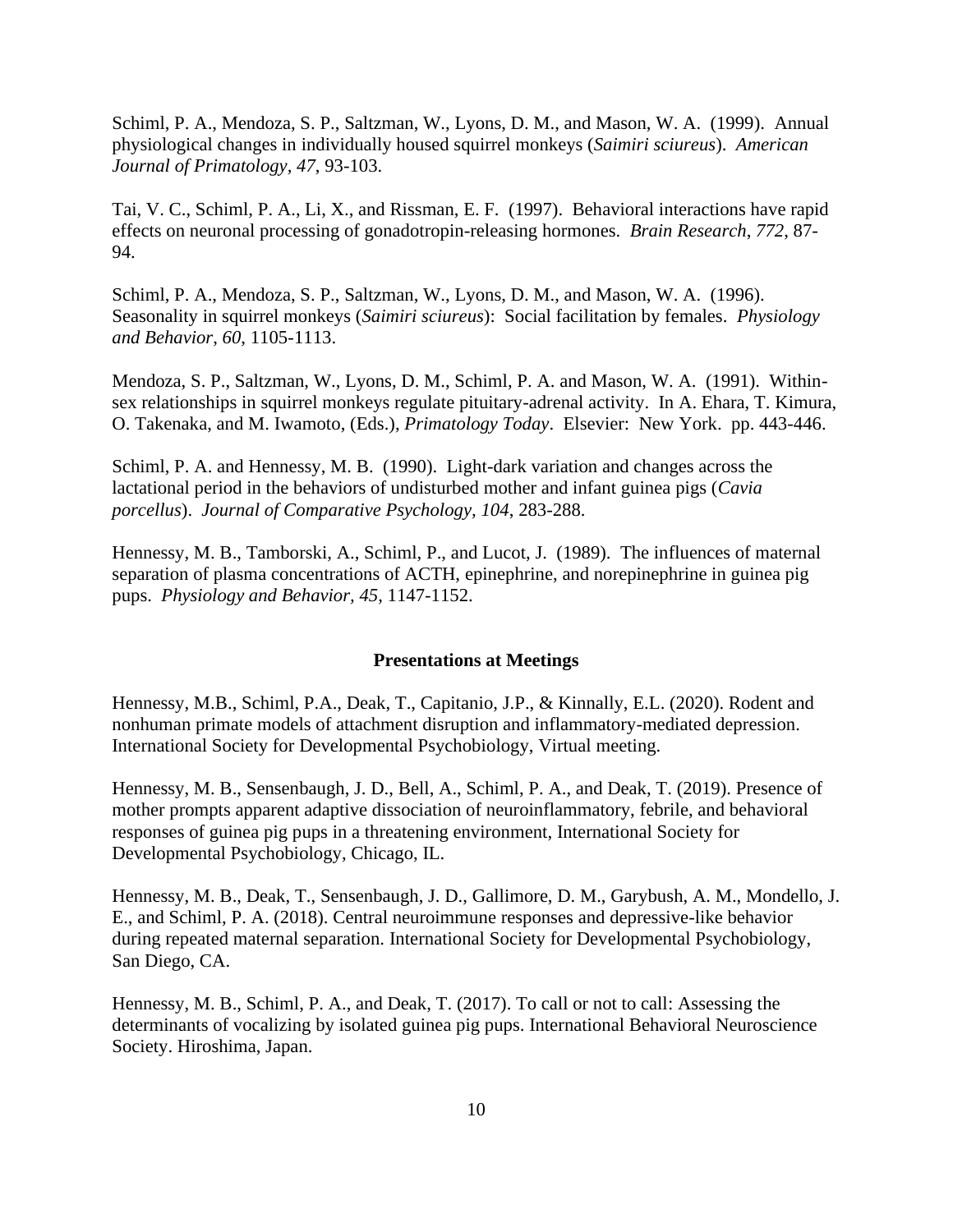Schiml, P., Alcorn, S., Alcorn, K., and Chriswell. (2017). Sexual fluidity and changing labels: How sexual self-identity changes over time. Greater Dayton LGBTQA+ Youth Summit. Dayton, Ohio.

Dudley, E. S., Schiml, P. A., and Hennessy, M. B. (2016). The effects of shelter housing on canine immune parameters, and impact of human interaction. American Association for Laboratory Animal Science, annual meeting, Cincinnati, OH.

Floyd, R., Schiml, P.A., and Hennessy, M.B. (2011). Does continuous activation of the BNST induce the onset of passive phase behavior? Ohio-Miami Valley Chapter of the Society for Neuroscience, Dayton, OH.

Schneider, R.L., Schiml, P.A., and Hennessy, M.B. (2011). Persisting sensitization of depressive-like behavior and thermogenic responses during maternal separation in pre- and postweaning guinea pigs. Ohio-Miami Valley Chapter of the Society for Neuroscience, Dayton, OH.

Yusko, B., Hawk, K., Schiml, P.A., Deak, T., and Hennessy, M.B. (2011). Evidence for sensitization of depressive-like behavior and core temperature responses during maternal separation in guinea pig pugs. Ohio-Miami Valley Chapter of the Society for Neuroscience, Dayton, OH.

Perkeybile, A., Schiml-Webb, P.A., O'Brien, E., Deak, T., and Hennessy, M.B. (2008). Interleukin-10 reduces passive behaviors but not cortisol levels of isolated guinea pig pups. Midwestern Psychological Association (undergraduate student division), Chicago, IL

Hennessy, M.B., Deak, T., Schiml-Webb, P.A., Carlisle, C., and O'Brien, E. (2008). A second, daily maternal separation evokes a separation-specific rise in core temperature and sensitized behavioral response in guinea pig pups. International Society for Developmental Psychobiology, Washington, D.C.

Hennessy, M.B., Deak, T., and Schiml-Webb, P.A. (2008). Stress, sickness, and maternal separation. International Society for Psychoneuroendocrinology, Dresden, Germany. Symposium title: New Developments in Developmental PNE: in recognition of the legacy and contributions of Seymour (Gig) Levine.

Schiml-Webb, P. A., Perkeybile, A., O'Brien, E., Deak, T., and Hennessy, M. B. (2007). Interleukin-10 reduces passive behaviors of isolated guinea pig pups. Poster presentation at the annual meeting of the International Society for Developmental Psychobiology, San Diego, CA.

Hennessy, M. B., Schiml-Webb, P. A., Miller, E. E., and Deak, T. (2006). Alpha-MSH attenuates passive responses induced by CRF and LPS in isolated guinea pig pups. Presentation at the annual meeting of the International Society of Developmental Biology, Atlanta, GA.

Schiml-Webb, P. A., Deak, T., Miller, E. E., and Hennessy, M. B. (2005). Alpha melanocytestimulating hormone reverses corticotropin-releasing hormone-induced sickness behaviors in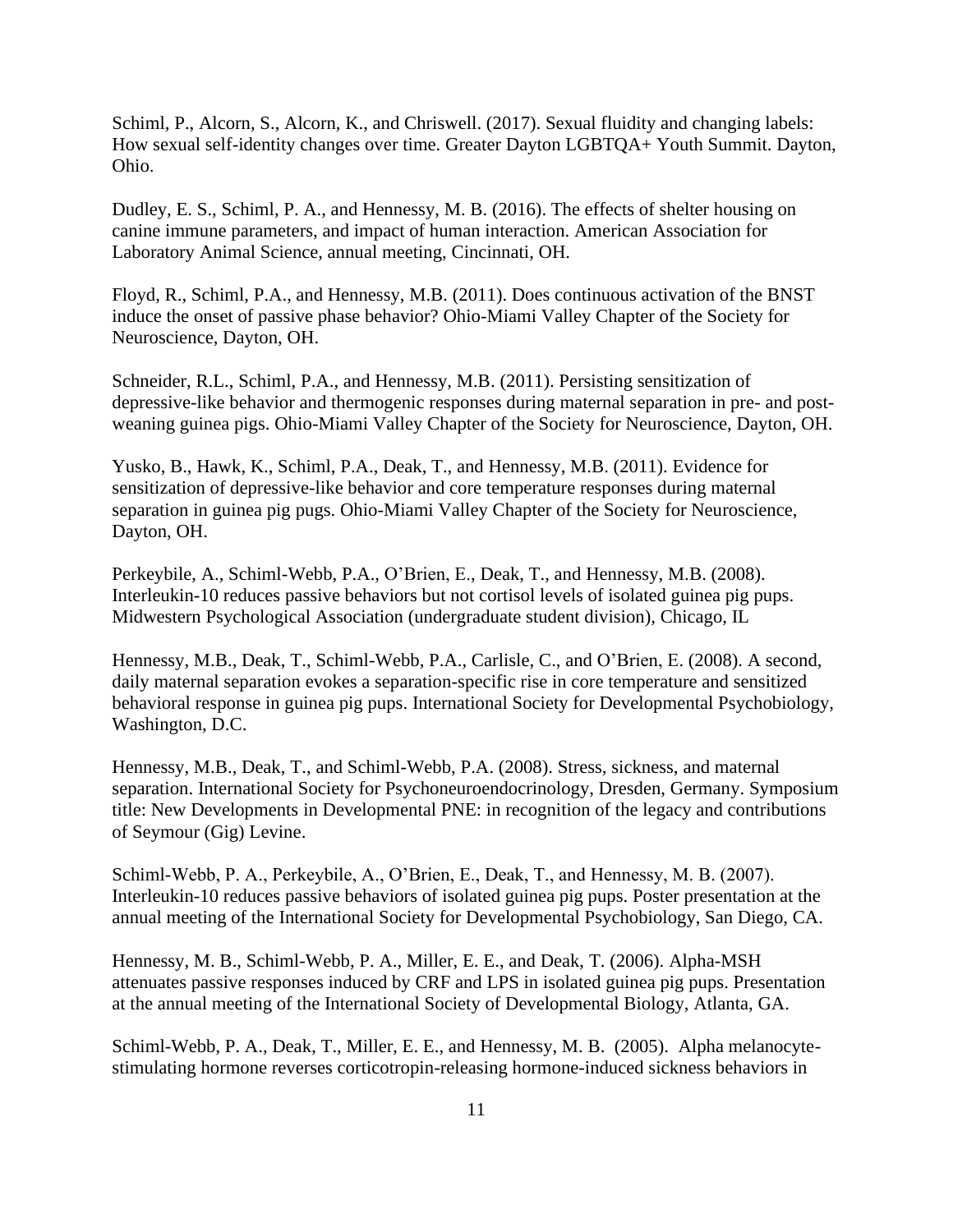infant guinea pigs. Poster presentation at the annual meeting of the Society for Behavioral Neuroendocrinology, Austin, Texas.

Schiml-Webb, P. A., Hennessy, M. B., Hawke, J., Voith, V. L., Linden, F., and Davenport, G. M. (2003). Physiological adaptation to shelter living in dogs. Poster presentation at the annual meeting of the Society for Behavioral Neuroendocrinology, Cincinnati, Ohio.

Schiml, P. A. and Rissman, E. F. (1999). The effects of intracerebroventricular infusion of corticotropin-releasing hormone and vasopressin on sexual behavior in female musk shrews (Suncus murinus). Poster presentation at the annual meeting of the Society for Behavioral Neuroendocrinology, Charlottesville, Virginia.

Schiml, P. A., Li, X., and Rissman, E. F. (1998). The effects of intraventricular infusion of GnRH on female sexual behavior. Poster presentation at the annual meeting of the Society for Neuroscience, Los Angeles, California.

Schiml, P. A. and Rissman, E. F. (1998). Pacing does not alter sexual behavior or fertility in female musk shrews (Suncus murinus). Poster presentation at the annual meeting of the Society for Neuroscience, Atlanta, Georgia.

Schiml, P. A. and Rissman, E. F. (1997). A potential facilitatory role of glucocorticoids in female reproduction. Poster presentation at the annual meeting of the Society for Neuroscience, New Orleans, Louisiana.

Schiml, P. A. and Rissman, E. F. (1997). Glucocorticoids and sexual receptivity in female musk shrews (Suncus murinus). Poster presentation at the annual meeting of the Society for Behavioral Neuroendocrinology, Baltimore, Maryland.

Schiml, P. A. and Mendoza, S. P. (1996). Distant social cues regulate seasonality in individually-housed squirrel monkeys (Saimiri sciureus). Paper presentation at the annual meeting of the American Society of Primatologists, Madison, Wisconsin.

Schiml, P. A. and Mendoza, S. P. (1994). Social influences on seasonal changes in adrenocortical and testicular functioning in adult male squirrel monkeys (Saimiri sciureus). Paper presentation at the annual meeting of the Midwest Psychological Association, Chicago, Illinois.

Schiml, P. A. and Hennessy, M. B. (1990). Light-dark variation and changes across the lactational period in the behaviors of undisturbed mother and infant guinea pigs. Poster presentation at the annual meeting of the International Society for Developmental Psychobiology, San Francisco, California.

Schiml, P. A., Hennessy, M. B., Tamborski, A., and Lucot, J. (1988). Effects of maternal separation on plasma levels of ACTH, norepinephrine and epinephrine in infant guinea pigs.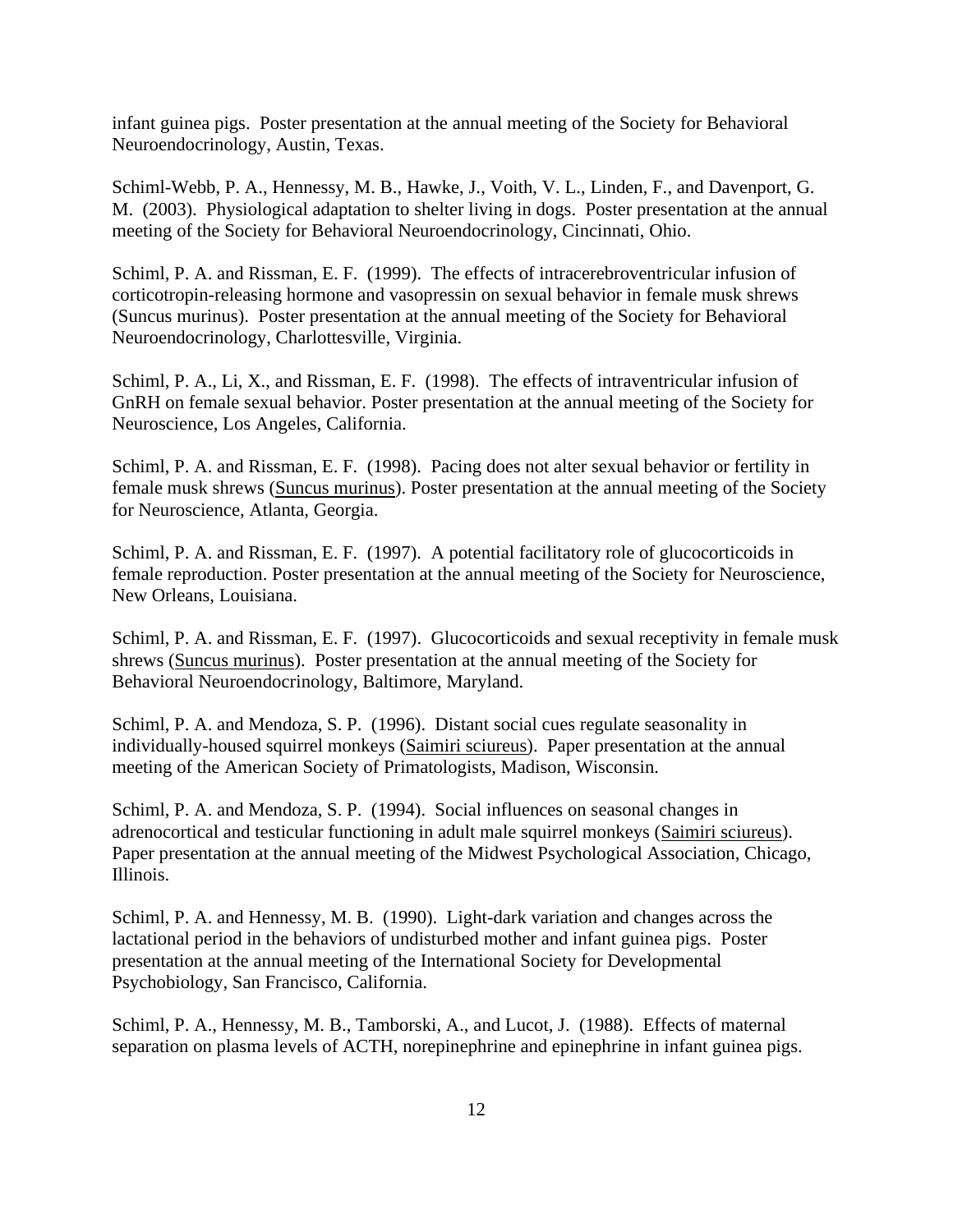Poster presentation at the annual meeting of the International Society for Developmental Psychobiology, Toronto, Ontario, Canada.

# **Invited Presentations**

Stress buffering: practical considerations. April 7, 2019. Guest speaker on "Ask the Experts" for local radio 1290 AM, Dayton, Ohio.

The Science of Love. 2014. Invited presentation for the Boonshoft Museum of Discovery's adult outreach program, Pub Science. Dayton, OH.

The Science of Love. 2012. Invited presentation for the Boonshoft Museum of Discovery's adult outreach program, Pub Science. Dayton, OH.

Love drives us. 2011. Invited presentation for the Boonshoft Museum of Discovery's adult outreach program, Pub Science. Dayton, OH.

Interactions between stress-responsive and reproductive systems. 1997. Paper presented at the annual meeting of the Midwest Psychological Association, Chicago, Illinois.

# **Thesis and Dissertation Committees**

Alexander Bertke (M.S.). Social buffering by unfamiliar adult males in periadolescent guinea pigs (*Cavia porcellus*): The effects on HPA axis acidity and Fos induction in the medial prelimbic cortex, 2019. Member.

Emily Chriswell (B.S. Undergraduate Honors Thesis). Characteristics and behaviors of heterosexual men who have sex with men, 2019. Co-chair.

Jennifer N. Baumgartner (Ph.D.). Exploring the influence of meditation experience on stress responses and empathy: The mediating role of self-expansion, 2018. Member .

Ryan G. Rose (Psy.D,). Why I left: Experiences of lesbian, gay, bisexual, and queer experience of disaffiliation within Christian congregations, 2017. Member.

H. R. Downey (M.A.). Removing homosexuality from Sodom: Contexualizing Genesis 19 with other Biblical rape narratives, 2017. Member.

Emily Buerschen. (M.S.). The elevated prevalence of polycystic ovarian syndrome in homosexual women and its clinical implications, 2017. Member.

Thomas Taylor (M.S.). The neurobiology of psychopathy, 2017. Member.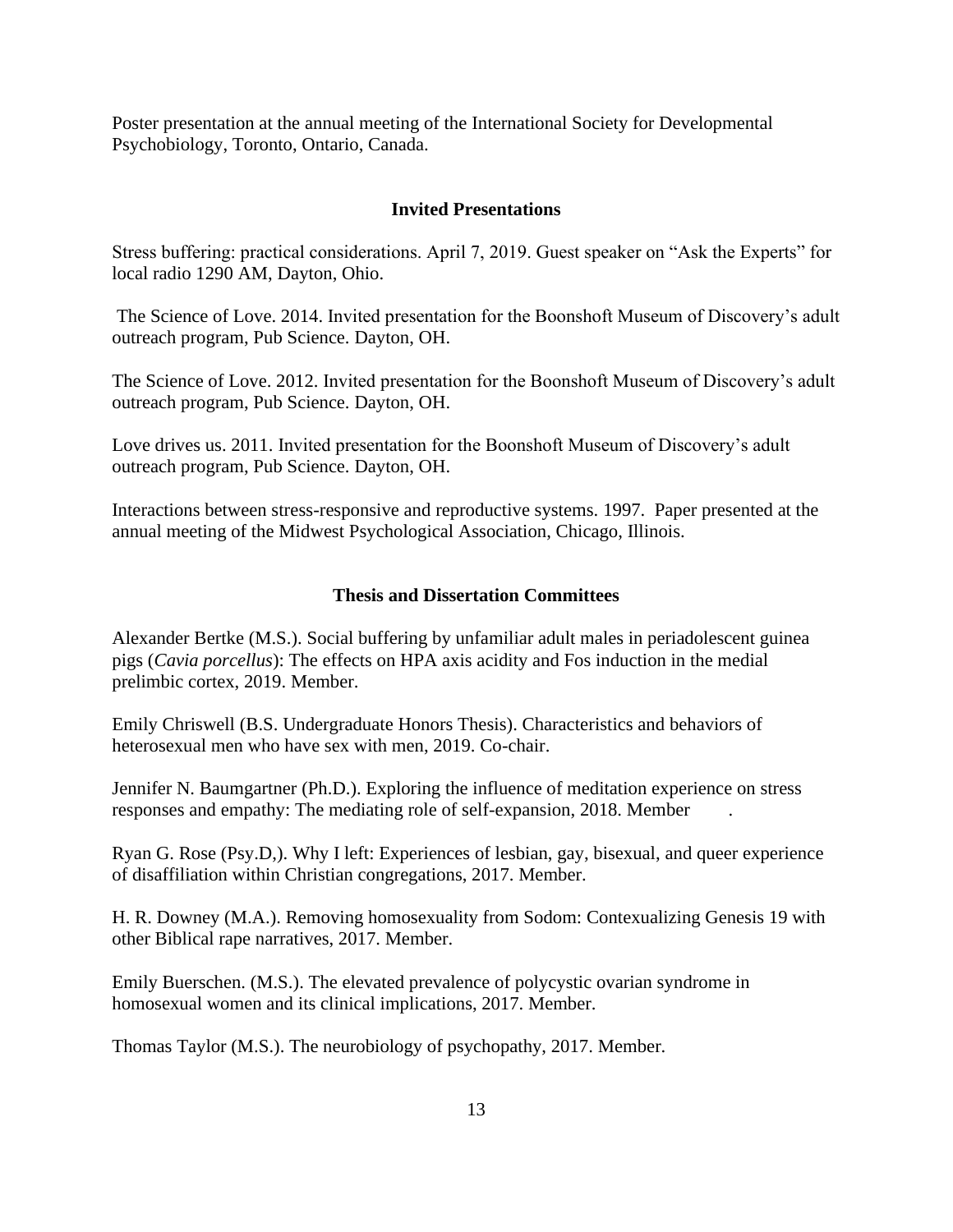Amanda Schreibeis (M.S.). Cross sensitization of depressive-like behavior between two depression-related paradigms: Maternal separation and its effect on the force swim test in the guinea pig, 2016, Co-chair.

Withayapon Watanasriyakul (M.S.). Social buffering by unfamiliar adult males in preweaning guinea pigs: The effects on HPA activity and Fos induction in the medial prefrontal cortex, 2016. Co-chair

Judson Palmer (Psy.D.). Gender role conflict and offense type, 2015. Member.

Regina Willan (M.S.). Factors determining the effects of human interaction on the cortisol levels of shelter dogs, 2015. Co-chair.

Evan Xanthos (M.S.). Angiotensin receptor blocker and its effects on depressive-like behavior during maternal separation, 2015. Co-chair.

Alexis Garybush (B.S. Undergraduate Honors Thesis). Role of the medial amygdala during maternal separation in guinea pig pups, 2014. Chair.

Withayapon Watanasriyakul (B.S. Undergraduate Honors Thesis). C-fos immunoreactivity in medial amygdala during maternal separation and social buffering in guinea pig pups, 2013. Cochair.

Jennifer Dazey Caudill (M.S.). Influence of daily electrical stimulation of periaqueductal grey on vocalization and depressive-like behavior during separation in guinea pigs, 2012. Co-chair.

Vincent Alexander (M.S.). The role of corticotropin-releasing factor in the behavior and proinflammatory activity of separated guinea pig pups, 2012. Co-chair.

Nadia Kardegar (M.S.). Electrical brain stimulation and depressive-like behavior in guinea pigs, 2012. Co-chair.

Randi L. Schneider (M.S.). Persisting sensitization of depressive-like behavior and thermogenic response during maternal separation in pre-and post-weaning guinea pigs, 2011. Co-chair.

Jessie D. Caraway (M.S.), Sensitization of the behavioral response to maternal separation: persistence of the effect and role of proinflammatory activity, 2010. Co-chair.

Deborah Maken (Ph.D.), Central mechanisms regulating pituitary-adrenal activity in infant guinea pigs (*Cavia porcellus*) during exposure to psychological stressors: Independent and combined effects of maternal separation and novelty, 2009. Co-chair.

Kristopher D. Paik (M.S.), Inhibition of proinflammatory processes reduces sensitization of the behavioral response to maternal separation, 2009. Co-chair.